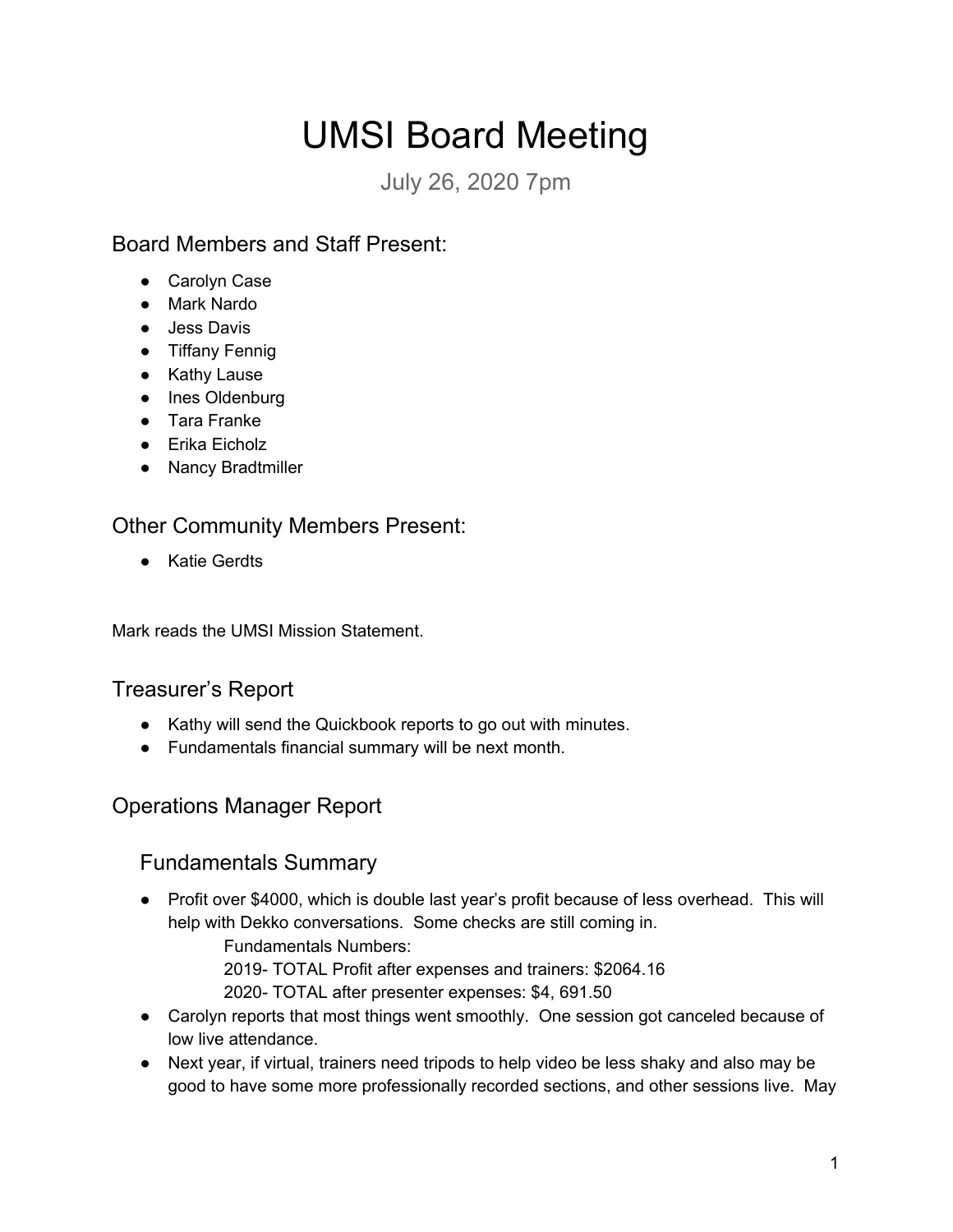require separate fee structures for live/recorded. May also look at a different platform, such as Demio.

#### Vote on Budget Items

● New Laptop Charger and Evaluation Tool for Post-Fundamentals

#### Other Committee Updates

- Governance Committee
	- board meeting schedule-
		- Board feels comfortable with meeting every other month, starting with a closed session from 6:30-7 and an open board meeting from 7-8
		- Carolyn mentions we need to produce an annual report for the annual meeting (membership, board vote)
		- Tara reminds us of discussion that the conference could be our annual meeting
	- board member recruitment from each current member
		- Discussion of matrix to help vet new members; importance that all board members constantly search for possible nominees
	- board member term limits
		- Discussion of 2 3-year limits with staggered votes
- Professional Development Committee
	- We decide that subcommittees don't need their own charter, but need reflected in the main committee charter. Because of this, the Professional Development committee will meet and build in the Social Justice subcommittee into the language, then bring it forward for approval later.
- Committee Chairs Check In
	- Charters-Carolyn will resend the template for those groups that have not begun.
	- Goal is to have all charters in for approval by September.
- Insurance
	- Discussion of previous insurance quote
	- Does this policy protect officers from personal liability?
	- Is there any way to decrease the cost?
	- We want to consult an attorney, and will need to table a decision. Carolyn and Mark will let Stan know.

## Board Meeting Attendance Policy Review

● Tabled for next month

Meeting adjourn – 8:25 PM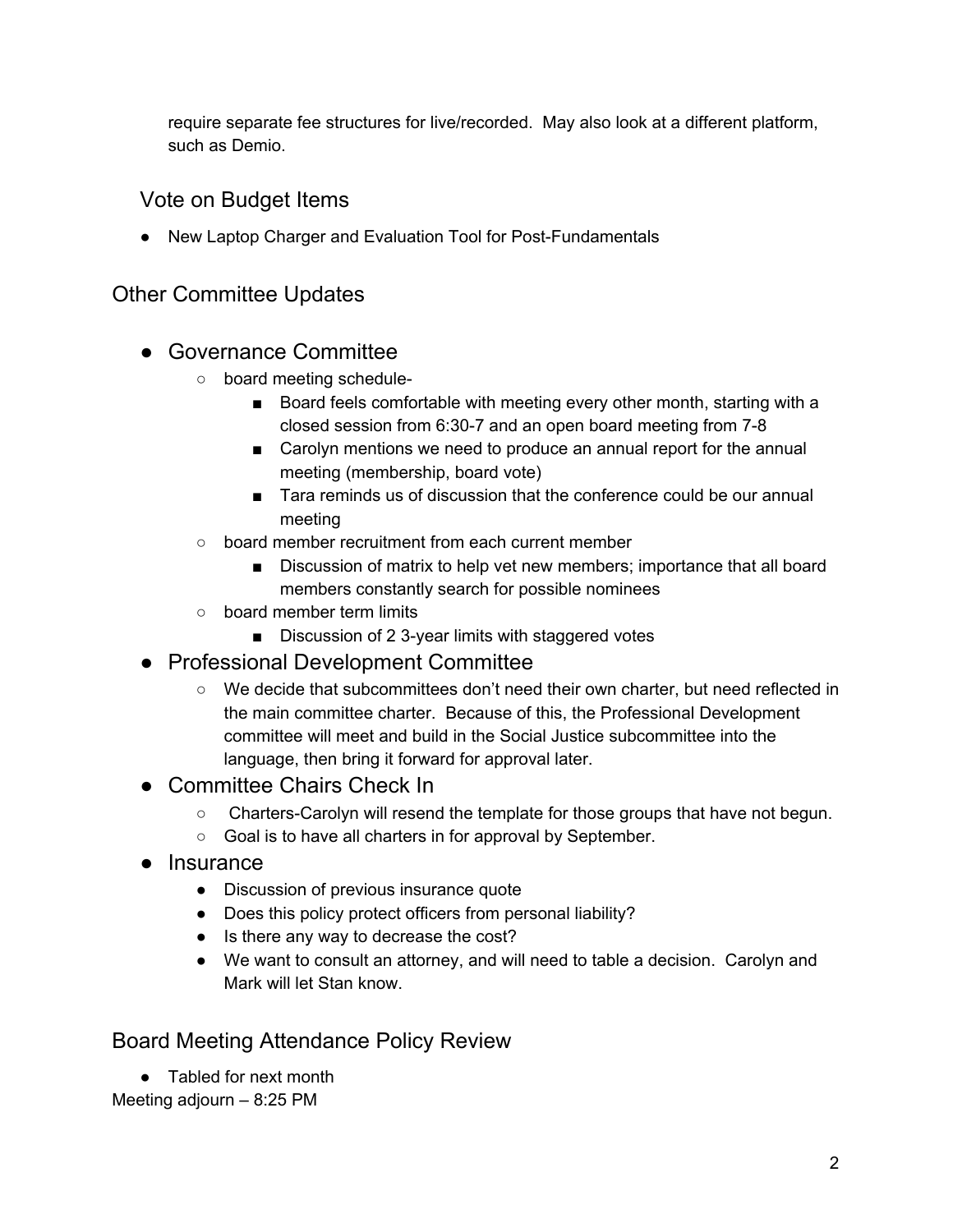Next meeting: – Dates/Times

August 16 September 20 October 18 November 15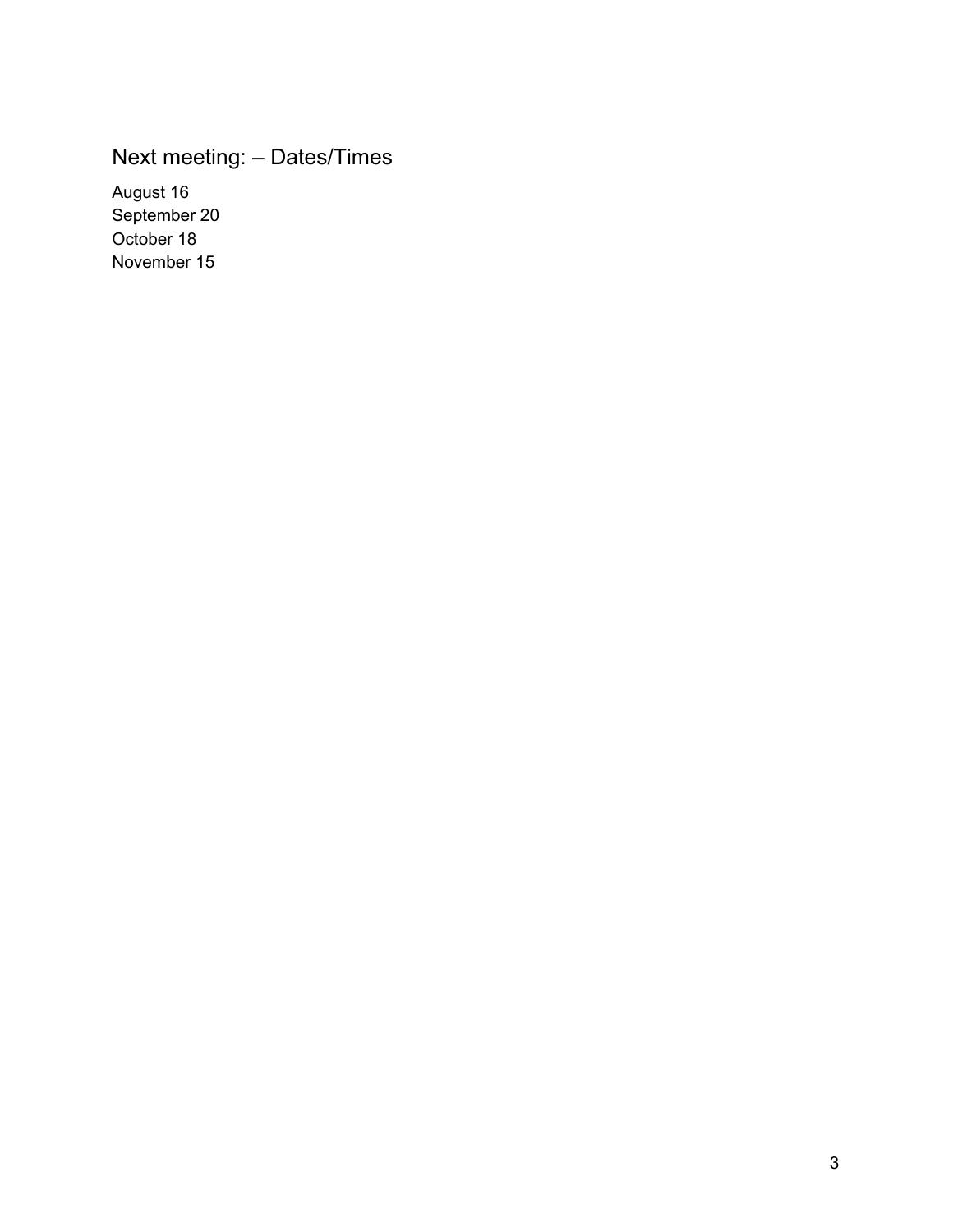# UNITED MONTESSORI SCHOOLS OF INDIANA

#### BALANCE SHEET

As of July 19, 2020

|                                     | <b>TOTAL</b>  |
|-------------------------------------|---------------|
| <b>ASSETS</b>                       |               |
| <b>Current Assets</b>               |               |
| <b>Bank Accounts</b>                |               |
| BUSINESS CLASSIC (9905)             | 11,582.63     |
| TOTAL BUS CHK (3296)                | 5,220.77      |
| <b>Total Bank Accounts</b>          | \$16,803.40   |
| <b>Other Current Assets</b>         |               |
| <b>Uncategorized Asset</b>          | $-3,652.46$   |
| <b>Total Other Current Assets</b>   | $$ -3,652.46$ |
| <b>Total Current Assets</b>         | \$13,150.94   |
| <b>TOTAL ASSETS</b>                 | \$13,150.94   |
| <b>LIABILITIES AND EQUITY</b>       |               |
| <b>Total Liabilities</b>            |               |
| Equity                              |               |
| <b>Opening Balance Equity</b>       | 28,748.03     |
| Owner's Pay & Personal Expenses     | $-44.34$      |
| <b>Retained Earnings</b>            | $-13,682.30$  |
| Net Income                          | $-1,870.45$   |
| <b>Total Equity</b>                 | \$13,150.94   |
| <b>TOTAL LIABILITIES AND EQUITY</b> | \$13,150.94   |